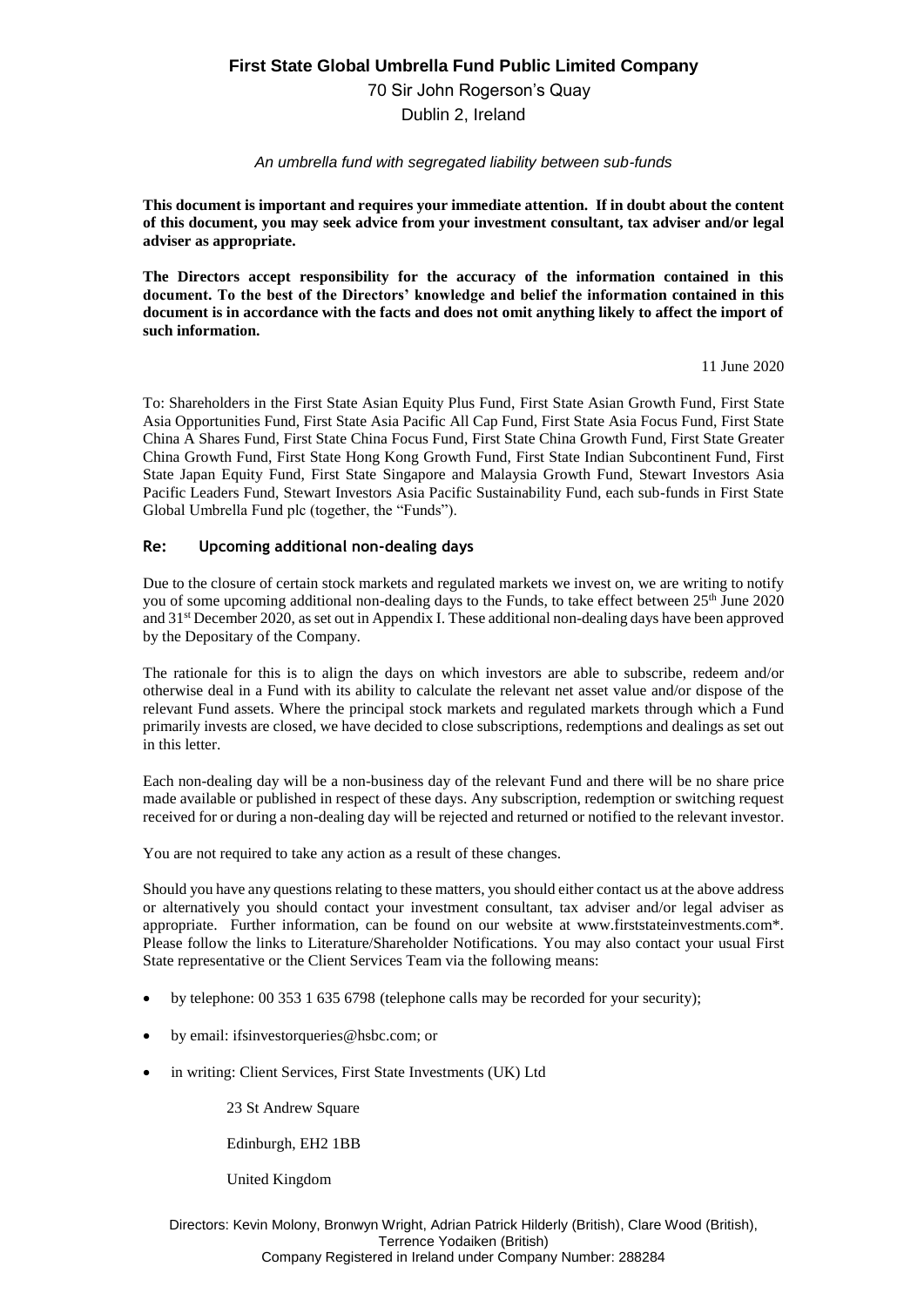# **First State Global Umbrella Fund Public Limited Company**

70 Sir John Rogerson's Quay

Dublin 2, Ireland

## *An umbrella fund with segregated liability between sub-funds*

Hong Kong or Singapore Shareholders may also contact the Company's Hong Kong or Singapore Representative:

| by telephone:  | Hong Kong: +852 2846 7566                                                                                                                                          |
|----------------|--------------------------------------------------------------------------------------------------------------------------------------------------------------------|
|                | Singapore: +65 6580 1390                                                                                                                                           |
| by email:      | Hong Kong: info@firststate.com.hk                                                                                                                                  |
|                | Singapore: $info@firststate.com.sg$                                                                                                                                |
| or in writing: | Hong Kong: First State Investments (Hong Kong) Limit 25 <sup>th</sup> Floor, One<br>Exchange Square, One Exchange Square, 8 Connaught Place, Central, Hong<br>Kong |
|                | Singapore: 38 Beach Road, #06-11 South Beach Tower, Singapore 189767                                                                                               |

\*This website has not been reviewed by the Securities and Futures Commission (SFC) and may contain information of funds not authorised by the SFC and not available to Hong Kong investors.

## **Information for Austrian Investors:**

The Company's Prospectus, the KIIDs, the Articles of Association, the current annual report and the semi-annual report are also available free of charge from the Austrian paying agent in paper form. Erste Bank der oesterreichischen Sparkassen AG, Am Belvedere 1, 1100 Vienna, Austria.

#### **Information for German Investors:**

The Prospectus, the key investor information, the Articles of Association, the current annual report and the six-month report are also available free of charge from the German information office in paper form. GerFIS – German Fund Information Service UG (Haftungsbeschränkt), Zum Eichhagen 4, 21382 Brietlingen, Germany.

## **Information for Swiss Investors:**

The Prospectus, the memorandum and Articles of Association, the key investor information documents (KIIDs) and the annual and semi-annual reports of the Company may be obtained free of charge from the representative and paying agent in Switzerland, BNP Paribas Securities Services, Paris, succursale de Zurich, Selnaustrasse 16, 8002 Zurich

Yours sincerely,

lachroad

**Director** For and on behalf of First State Global Umbrella Fund plc